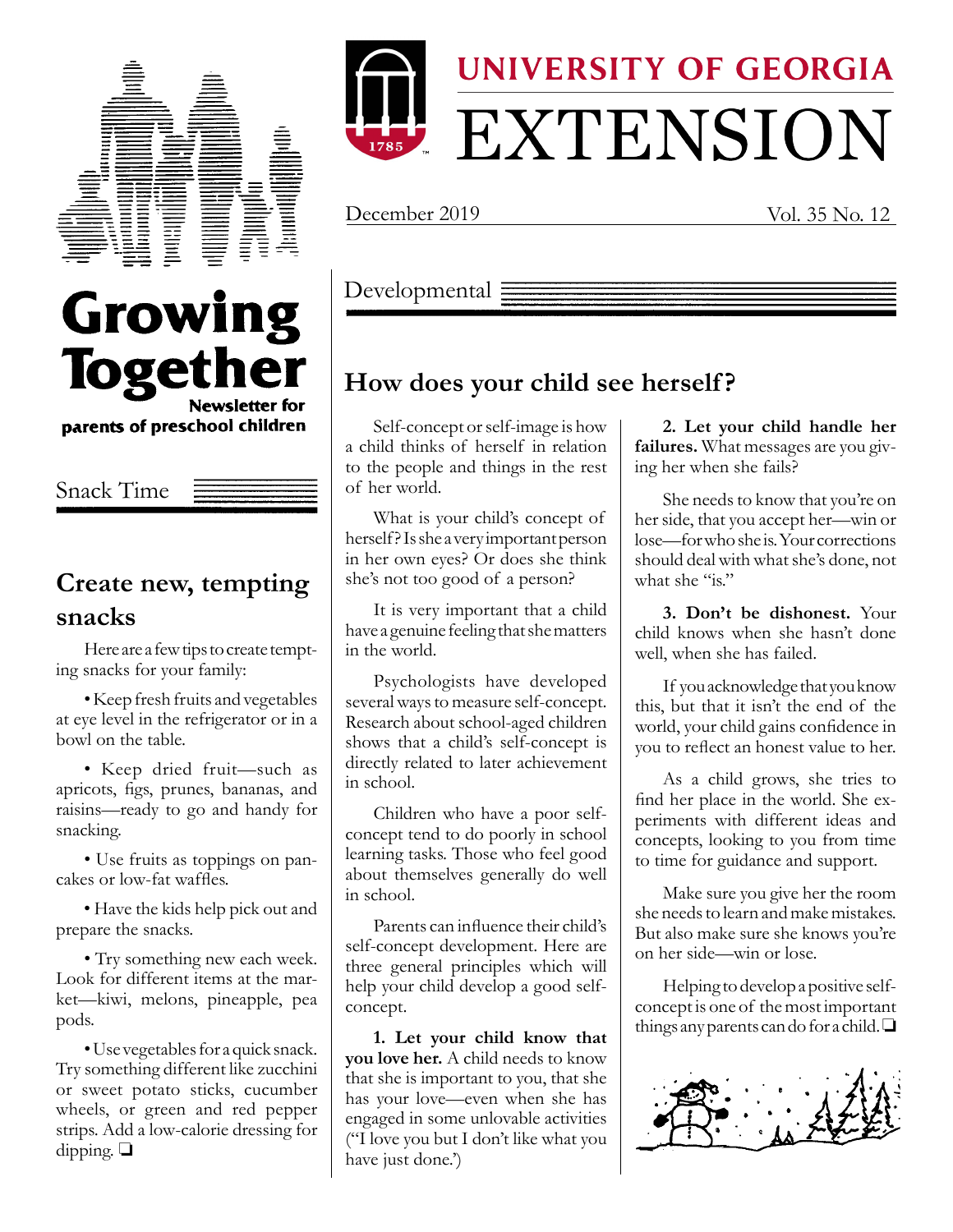# **What I didn't know**

With the arrogance of youth, my husband and I prepared to become parents.

Because this was in the mid-60s, long before you were on the earth, we didn't do the intense, intellectual research that many of you have done. We read a bit, talked with a few people, and got some stuff ready.

Now that our first child has passed his half-century mark and is living a life that fills me with awe, as is his younger brother, I look back on those beginnings, and am amazed by what we didn't know, and what no "What to Expect" books could have given me. Let me muse a bit about some of that now.

There is nothing that can tell new parents that their lives are forever changed.

I think at the beginning, we tend to think of finite periods of time—when the baby starts sleeping through the night; when she starts walking; once he begins to talk; when they're off to kindergarten.

We believe that at a certain point, we will be able to rediscover those earlier days when we did not have to obsess over both the minute details and big picture of another's life.

We just don't comprehend fully that we're in it for the long haul.

Throughout our lives, we may have former jobs, homes, friends, hair color and shapes, even ex-spouses, but there is no such a thing as ex-children. This is a lifelong and life-defining relationship.

Another idea that took me some time to learn is that I as a parent was not the most important thing in creating the outcomes for my children.

I am not saying that good parenting is not crucial to healthy development. There is no question that raising human children well takes vast amounts of time, energy, creativity, patience, and unwavering love, to say nothing of quantities of coffee and aspirin, and without the unstinting outlay of these commodities, children will not fare well.

What I am saying is that, given the appropriate environment of support and acceptance, kids will become the persons they are meant to be.

They are born with their own wonderful potential, and unless they are thwarted or stunted along the way, they will continue on their unique paths, sometimes in spite of our efforts.

Someone once said that good parenting involves a lot of getting out of the way.

That gives us a different image for a parenting role than having to push, prod or pull them forward into their lives, doesn't it?

The other thing I didn't know at the beginning was how very much being a parent would teach me—about myself, about my husband, about the depth of love and pain, about what is really important in this life, and about what values I wanted to demonstrate in my life and pass on to my children and later grandchildren.

When I was in the midst of all those carpool schedules and family dinners, I wasn't contemplating all this.

But trust me, you are learning life lessons right there in the thick of it. Nobody, and no book, could prepare you for this wonderful life of parenting.  $\Box$ 

#### **Let's do math**

Math is a very important part of life. We use math to set an alarm clock, buy groceries, keep score or time a game, wallpaper a room, or wrap a present.

We all need math in the world of computers and electronic communication.

It is important to encourage children to think of themselves as mathematicians who can reason and solve problems.

Here are some things you can do to encourage your child:

**• Show your children that you like numbers**. Play number games and think of math problems as puzzles to be solved.

**• From the time your child is very young, count everything.** When you empty a grocery bag, count the number of apples. Count the number of stairs to your home. Count the number of clean socks you take out of the dryer.

**• Put things into groups**. When you do laundry, separate items of clothing: all the socks in one pile, shirts in another, and pants in another.

Divide the socks by colors and count the number of each. Draw pictures and graphs of clothes in the laundry: 4 red socks, 10 blue socks, 12 white socks.

**• Tell your child that anyone can learn math.** Point out numbers in your child's life in terms of weight (pounds and ounces) measurements involving cooking, temperature and time.

**• Help your children do math** in their heads with lots of small numbers. Ask questions: "If I have four cups and I need seven altogether, how many more do I need?" "If you have three apples and give Sharon one, how many do you have left?"  $\Box$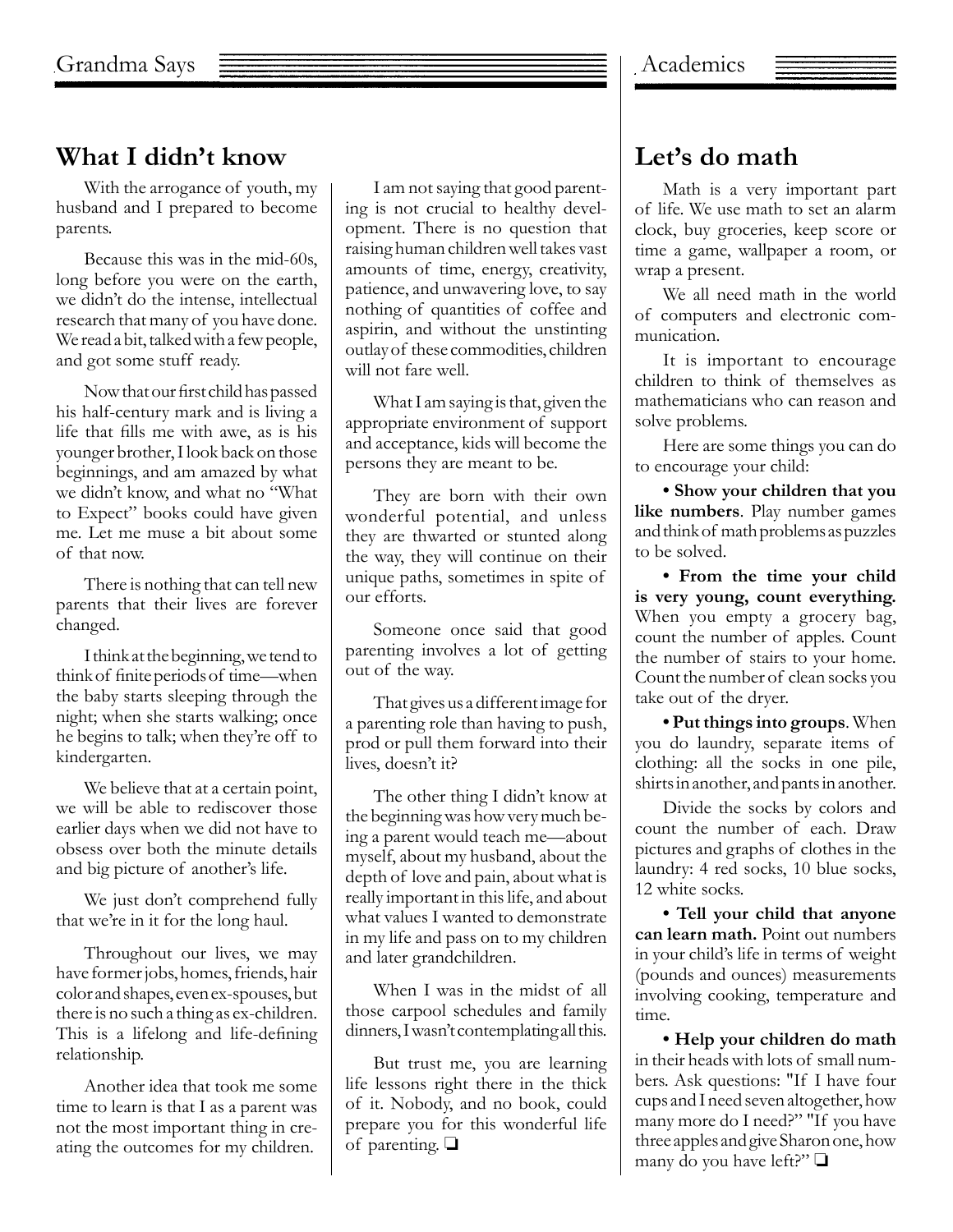## **Learning to talk isn't easy**

Parents are often concerned when their child doesn't talk as clearly—and as quickly—as they believe she should. But learning to say words, understanding what they mean, and knowing how to put them together into sentences is a challenge for most children.

Here are some tips for helping preschoolers say what they mean:

**• Don'tbelittle a child**with criticism when words come out in a rush, and don't mean anything. Don't say, "No one can understand you when you talk that way."

**• Don't threaten.** "If you don't talk better, no one will ever understand you."

**• Don't bribe her.** "If you say it nicely, you can have a cookie."

**• Don't command her**. "Say it like this so we know what you mean."

**• Don'toverprotecther.** "Go out and play and we'll talk about it later."

**What to do:**

**• Echo what you can understand** and replace the rest with one of the "wh" words (who, what, when, where). Youngster: "Sam broke to me ever." Parent: "Sam broke what?"

**• Assure herthat you do understand her feelings,** even if you do not understand her speech. None of us ever outgrows an appreciation for emotional support.

For a child, this can mean a hug or squeeze, accompanied by simple feedback: "I know you're upset now. I understand how you feel. Let's have some orange juice and talk about it."

Treating a child as a sensitive individual with her own sense of personal dignity will result in cooperative behavior. And it will encourage the beginning talker to keep trying.  $\Box$ 

#### **Be a good role model**

How can parents teach their children to be responsible for their own actions? One way is by being good role models themselves.

**• Be predictable.** Children need to know the rules. In a world full of contradictions and change, a parent should be predictable.

If a child makes a mistake, he needs to know what to expect. Parents' position should be clear. A few simple rules, firmly enforced, are more effective than many rules loosely enforced.

**• Be respectful.** No one likes to be ridiculed or embarrassed. Within the heart of every child is the potential for greatness. Don't squelch it. It is just as easy to take a child aside and point out an error as it is to make fun of him for a mistake in front of his friends.

**• Recognize the opinions of children** and recognize their intelligence. When making plans involving them, ask for their views and give consideration to their preferences, when possible. Treat children as though they are important because they really are.

**• When you're wrong, say so.** Just because children are smaller doesn't mean they can be easily fooled. You earn their respect when you say, "I goofed. You're right." Children love honesty. Living truthfully and acting truthfully are powerful examples. If you want your children to be able to admit mistakes, show them how to do it.

**• Be dependable.** As children grow, they need less from their parents and more from themselves, but one need they will always have is dependable parents.

They need to know they can count on their parents to be on their side; to show love and concern when things don't go right; to forgive them for mistakes they make.

**• Be an example.** Avoid hypocrisy. If you tell a child not to smoke or use drugs but if you smoke and use drugs, what behavior can you expect?

Children mirror their parents. See them and you see yourself.  $\Box$ 

# **Self-esteem for parents**

Strong self-esteem is an important part of healthy parenting. Parents with healthy self-esteem have a vitality, energy, and confidence which enables them to fulfill goals, overcome hardships and problems and experience fulfillment in life.

One way parents can build up their self-esteem is by writing down a list of accomplishments at the end of the day.

That daily list becomes written proof that every day—despite any controversies or hardships you faced—you made something good happen.

It is also important to do at least one thing each day for your own personal pleasure.

This can be something as simple as making yourself fresh-brewed coffee in the morning, or reading a chapter in a book at lunchtime.

The objective in such an exercise is to remind yourself that it is worthwhile to do things you enjoy regardless of what anyone else thinks.

If you feel good about yourself, you'll feel better about your role as a parent.  $\Box$ 



Articles in **Growing Together** refer to both boys and girls. For simplicity, the pronouns "he" and "she" are used interchangeably unless otherwise noted.

**www.growingchild.com**

#### Behavior